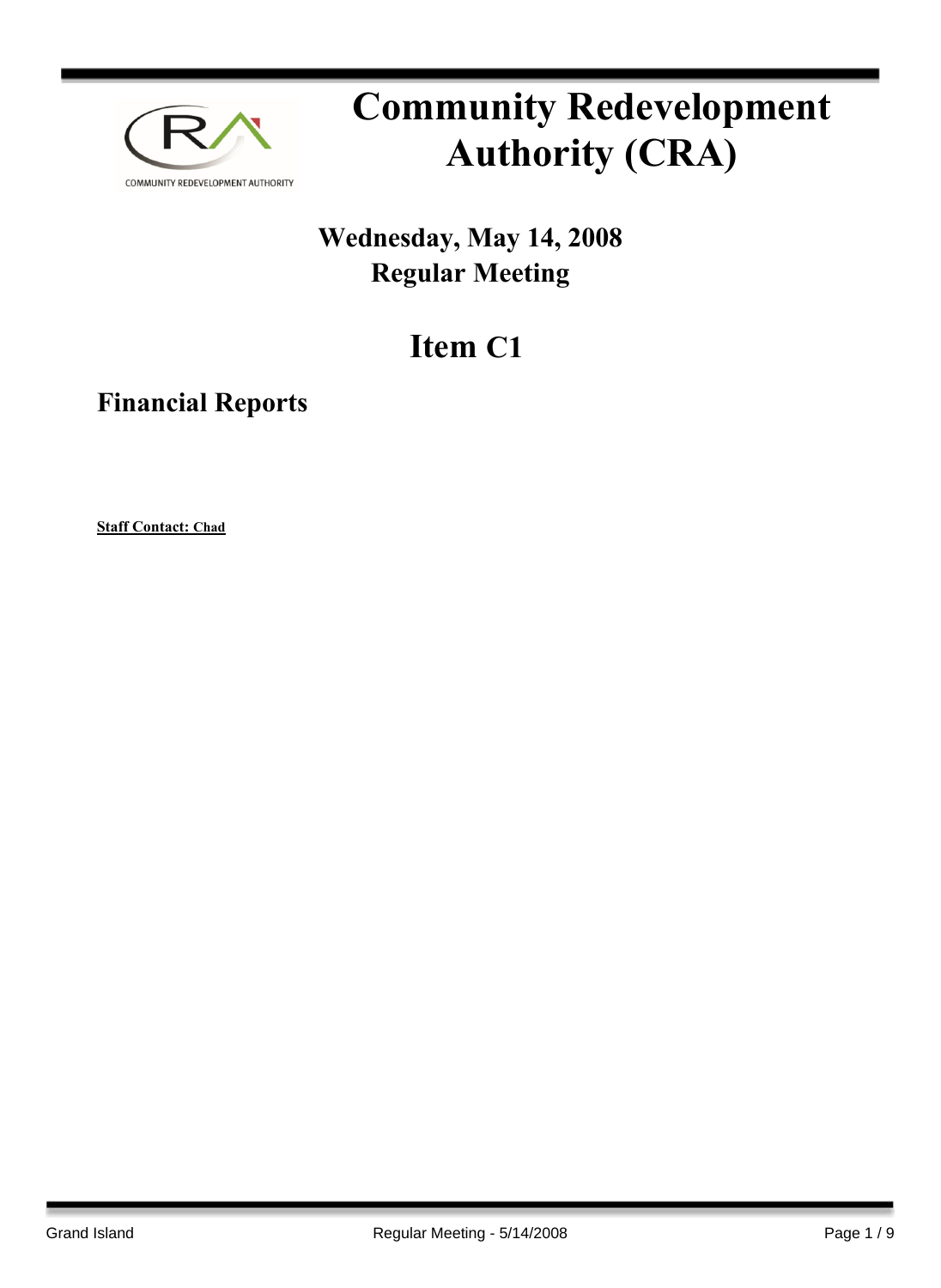|                                               | <b>MONTH ENDED</b> | 2007 - 2008              | 2008                     | <b>REMAINING</b> |
|-----------------------------------------------|--------------------|--------------------------|--------------------------|------------------|
|                                               | <b>MARCH 2008</b>  | <b>YEAR TO DATE</b>      | <b>BUDGET</b>            | <b>BALANCE</b>   |
| <b>CONSOLIDATED</b>                           |                    |                          |                          |                  |
| <b>Beginning Cash</b>                         | 935,864            | 952,497                  | 952,497                  |                  |
| <b>REVENUE:</b>                               |                    |                          |                          |                  |
| Property Taxes                                | 25,104             | 246,346                  | 722,796                  | 476,450          |
| Loan Proceeds                                 |                    |                          |                          |                  |
| Interest Income                               | 1,279              | 23,033                   | 10,000                   | (13, 033)        |
| <b>Land Sales</b>                             |                    |                          | 50,000                   | 50,000           |
| Other Revenue                                 |                    | 9,977                    |                          | (9,977)          |
| <b>TOTAL REVENUE</b>                          |                    |                          |                          |                  |
|                                               | 26,384             | 279,357                  | 782,796                  | 503,439          |
| <b>TOTAL RESOURCES</b>                        | 962,248            | 1,231,853                | 1,735,293                | 503,439          |
| <b>EXPENSES</b>                               |                    |                          |                          |                  |
| Auditing & Accounting                         | $\blacksquare$     | 4,250                    | 8,000                    | 3,750            |
| <b>Legal Services</b>                         | 210                | 1,363                    | 10,000                   | 8,638            |
| <b>Consulting Services</b>                    | $\blacksquare$     | $\blacksquare$           | 10,000                   | 10,000           |
| <b>Contract Services</b>                      | 3,000              | 14,714                   | 40,000                   | 25,286           |
| Printing & Binding                            |                    | 568                      | 1,000                    | 432              |
| Other Professional Services                   |                    | 4,113                    | 6,000                    | 1,887            |
| General Liability Insurance                   |                    |                          | 250                      | 250              |
| Postage                                       | 28                 | 69                       | 250                      | 181              |
| Matching Grant                                |                    |                          | ÷,                       |                  |
| <b>Legal Notices</b>                          |                    | 740                      | 800                      | 60               |
| Licenses & Fees                               |                    |                          |                          |                  |
| Travel & Training                             |                    |                          | 1,500                    | 1,500            |
| Other Expenditures                            |                    |                          | 500                      | 500              |
| Office Supplies                               | 12                 | 42                       | 500                      | 458              |
| Supplies                                      | $\overline{a}$     | L.                       | 300                      | 300              |
| Land                                          |                    | 33,090                   | 100,000                  | 66,910           |
| Façade Improvement                            | 68,482             | 170,991                  | 200,000                  | 29,009           |
| South Locust                                  | $\overline{a}$     | $\overline{\phantom{0}}$ | $\overline{\phantom{a}}$ | -                |
| Alleyway Improvement                          | $\overline{a}$     | $\overline{\phantom{a}}$ | $\overline{\phantom{a}}$ |                  |
| Other Projects                                |                    |                          | 500,000                  | 500,000          |
| <b>Bond Principal</b><br><b>Bond Interest</b> | 256<br>٠           | 64,873                   | 128,002                  | 63,129           |
| <b>Interest Expense</b>                       | ÷                  | 46,781                   | 94,794                   | 48,013           |
|                                               |                    |                          |                          |                  |
| <b>TOTAL EXPENSES</b>                         | 71,988             | 341,593                  | 1,101,896                | 760,303          |
|                                               |                    |                          |                          |                  |
| <b>INCREASE(DECREASE) IN CASH</b>             | (45, 604)          | (62, 237)                | (319,100)                | (256, 863)       |
| <b>ENDING CASH</b>                            | 890,260            | 890,260                  | 633,397                  | (256, 863)       |
| <b>LESS COMMITMENTS</b>                       |                    |                          |                          |                  |
| <b>AVAILABLE CASH</b>                         | 890,260            | 890,260                  | 633,397                  | (256, 863)       |
| <b>CHECKING</b>                               | 405,437            |                          |                          |                  |
| PETTY CASH                                    | 50                 |                          |                          |                  |
| <b>INVESTMENTS</b>                            | 484,773            |                          |                          |                  |
| <b>Total Cash</b>                             | 890,260            |                          |                          |                  |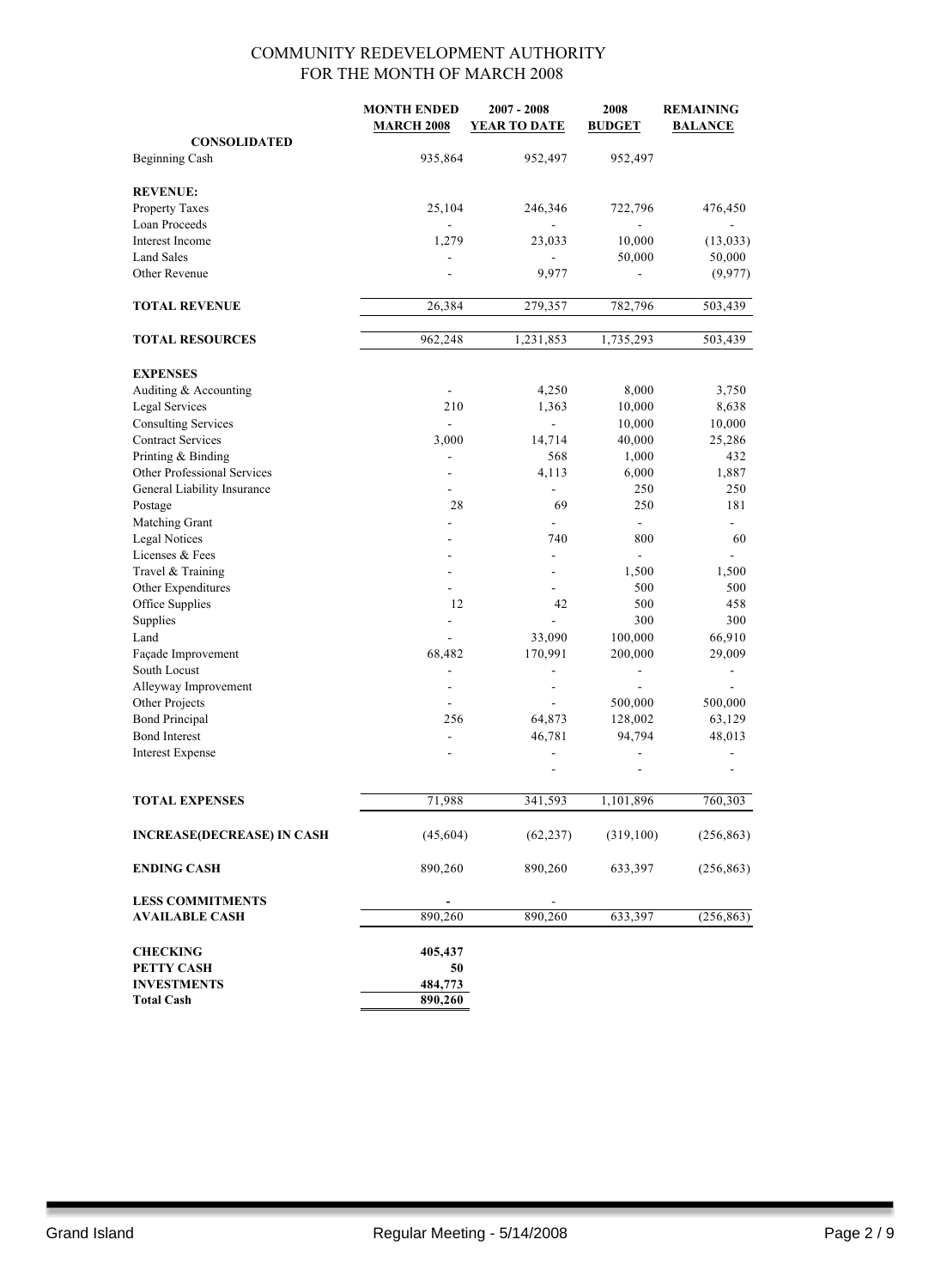|                                             | <b>MONTH ENDED</b><br><b>MARCH 2008</b> | $2007 - 2008$<br><b>YEAR TO DATE</b> | 2008<br><b>BUDGET</b>    | <b>REMAINING</b><br><b>BALANCE</b> |
|---------------------------------------------|-----------------------------------------|--------------------------------------|--------------------------|------------------------------------|
| <b>CRA</b>                                  |                                         |                                      |                          |                                    |
| <b>GENERAL OPERATIONS:</b>                  |                                         |                                      |                          |                                    |
| Property Taxes                              | 20,612                                  | 139,170                              | 500,000                  | 360,830                            |
| Interest Income<br><b>Land Sales</b>        | 1,254                                   | 22,235                               | 10,000<br>50,000         | (12, 235)<br>50,000                |
| Other Revenue & Motor Vehicle Tax           |                                         | 1,947                                |                          | (1, 947)                           |
| <b>TOTAL</b>                                | 21,866                                  | 163,353                              | 560,000                  | 396,647                            |
| <b>GILI TRUST</b>                           |                                         |                                      |                          |                                    |
| Property Taxes                              | 1,314                                   | 33,651                               | 65,780                   | 32,129                             |
| Interest Income                             |                                         | 548                                  |                          | (548)                              |
| Other Revenue                               |                                         | 560                                  |                          | (560)                              |
| <b>TOTAL</b>                                | 1,314                                   | 34,760                               | 65,780                   | 31,020                             |
| <b>CHERRY PARK LTD II</b>                   |                                         |                                      |                          |                                    |
| Property Taxes                              | 1,241                                   | 31,794                               | 59,180                   | 27,386                             |
| Interest Income<br>Other Revenue            | 25                                      | 112<br>$\blacksquare$                | $\overline{a}$           | (112)                              |
| <b>TOTAL</b>                                | 1,266                                   | 31,905                               | 59,180                   | 27,275                             |
| <b>GENTLE DENTAL</b>                        |                                         |                                      |                          |                                    |
| Property Taxes                              | 70                                      | 70                                   | 4,202                    | 4,132                              |
| Interest Income                             |                                         | $\overline{2}$                       |                          | (2)                                |
| Other Revenue                               |                                         | 447                                  |                          | (447)                              |
| <b>TOTAL</b>                                | 70                                      | 519                                  | 4,202                    | 3,683                              |
| <b>PROCON TIF</b>                           |                                         |                                      |                          |                                    |
| Property Taxes                              | 354                                     | 9,201                                | 19,162                   | 9,961                              |
| Interest Income                             | $\boldsymbol{0}$                        | 49                                   | $\overline{a}$           | (49)                               |
| Other Revenue                               |                                         | 734                                  | $\frac{1}{2}$            | (734)                              |
| <b>TOTAL</b>                                | 355                                     | 9,984                                | 19,162                   | 9,178                              |
| <b>WALNUT HOUSING PROJECT</b>               |                                         |                                      |                          |                                    |
| Property Taxes                              | 1,257                                   | 32,204                               | 74,472                   | 42,268                             |
| Interest Income<br>Other Revenue            | $\boldsymbol{0}$                        | 87<br>6,289                          |                          | (87)<br>(6, 289)                   |
| <b>TOTAL</b>                                | 1,257                                   | 38,580                               | 74,472                   | 35,892                             |
|                                             |                                         |                                      |                          |                                    |
| <b>BRUNS PET GROOMING</b><br>Property Taxes | 191                                     | 191                                  |                          | (191)                              |
| Interest Income                             |                                         |                                      |                          |                                    |
| Other Revenue                               |                                         |                                      |                          |                                    |
| <b>TOTAL</b>                                | 191                                     | 191                                  | $\overline{\phantom{0}}$ | (191)                              |
| <b>GIRARD VET CLINIC</b>                    |                                         |                                      |                          |                                    |
| Property Taxes                              | 65                                      | 65                                   |                          | (65)                               |
| Interest Income                             |                                         |                                      |                          |                                    |
| Other Revenue                               |                                         |                                      |                          |                                    |
| <b>TOTAL</b>                                | 65                                      | 65                                   | $\overline{\phantom{0}}$ | (65)                               |
|                                             |                                         |                                      |                          |                                    |
| <b>TOTAL REVENUE</b>                        | 26,384                                  | 279,357                              | 782,796                  | 503,439                            |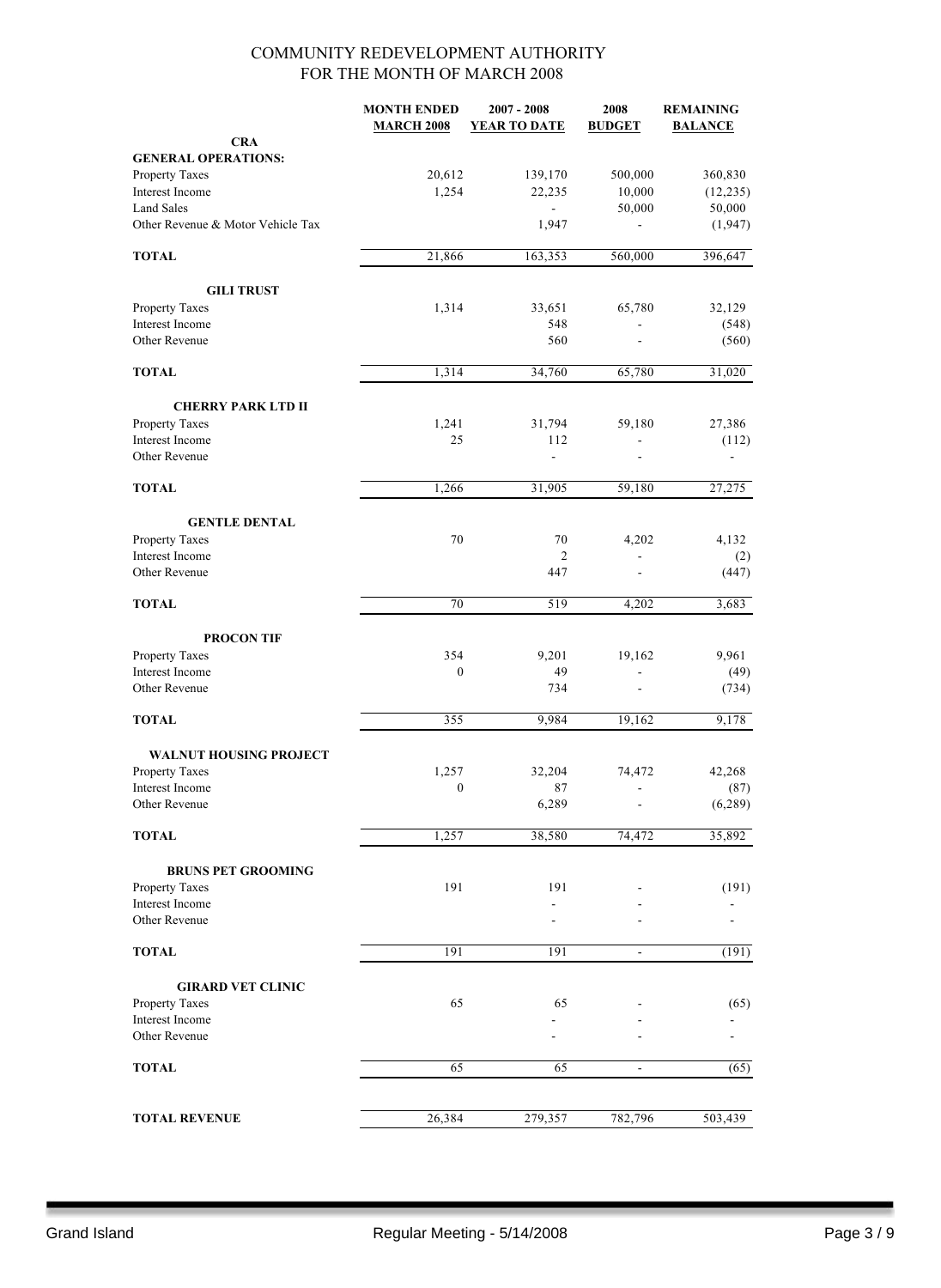|                               | <b>MONTH ENDED</b>       | 2007 - 2008    | 2008           | <b>REMAINING</b>         |
|-------------------------------|--------------------------|----------------|----------------|--------------------------|
|                               | <b>MARCH 2008</b>        | YEAR TO DATE   | <b>BUDGET</b>  | <b>BALANCE</b>           |
| <b>EXPENSES</b>               |                          |                |                |                          |
| <b>CRA</b>                    |                          |                |                |                          |
| <b>GENERAL OPERATIONS:</b>    |                          |                |                |                          |
| Auditing & Accounting         |                          | 4,250          | 8,000          | 3,750                    |
| <b>Legal Services</b>         | 210                      | 1,363          | 10,000         | 8,638                    |
| <b>Consulting Services</b>    |                          | $\blacksquare$ | 10,000         | 10,000                   |
| <b>Contract Services</b>      | 3,000                    | 14,714         | 40,000         | 25,286                   |
| Printing & Binding            |                          | 568            | 1,000          | 432                      |
| Other Professional Services   |                          | 4,113          | 6,000          | 1,887                    |
| General Liability Insurance   |                          |                | 250            | 250                      |
| Postage                       | 28                       | 69             | 250            | 181                      |
| Matching Grant                |                          |                | $\blacksquare$ |                          |
| Legal Notices                 |                          | 740            | 800            | 60                       |
| Licenses & Fees               |                          | $\overline{a}$ | ÷,             |                          |
| Travel & Training             |                          | $\overline{a}$ | 1,500          | 1,500                    |
| Other Expenditures            |                          |                | 500            | 500                      |
| Office Supplies               | 12                       | 42             | 500            | 458                      |
| Supplies                      |                          |                | 300            | 300                      |
| Land                          |                          | 33,090         | 100,000        | 66,910                   |
|                               |                          |                |                |                          |
| <b>PROJECTS</b>               |                          |                |                |                          |
| Façade Improvement            | 68,482                   | 170,991        | 200,000        | 29,009                   |
| South Locust                  |                          |                |                |                          |
| Alleyway Improvement          |                          |                |                |                          |
|                               |                          |                |                |                          |
| Other Projects                |                          |                | 500,000        | 500,000                  |
| <b>TOTAL CRA EXPENSES</b>     | 71,732                   | 229,939        | 879,100        | 649,161                  |
|                               |                          |                |                |                          |
|                               |                          |                |                |                          |
| <b>GILI TRUST</b>             |                          |                |                |                          |
| <b>Bond Principal</b>         |                          | 23,117         | 47,158         | 24,041                   |
| <b>Bond Interest</b>          |                          | 9,773          | 18,622         | 8,849                    |
| Other Expenditures            |                          | ä,             | L.             | $\overline{\phantom{a}}$ |
|                               |                          |                |                |                          |
| <b>TOTAL GILI EXPENSES</b>    | $\overline{\phantom{a}}$ | 32,890         | 65,780         | 32,890                   |
|                               |                          |                |                |                          |
| <b>CHERRY PARK LTD II</b>     |                          |                |                |                          |
| <b>Bond Principal</b>         |                          | 18,062         | 36,824         | 18,762                   |
| <b>Bond Interest</b>          |                          | 11,528         | 22,356         | 10,828                   |
|                               |                          |                |                |                          |
| TOTAL CHERRY PARK EXPENSES    | $\overline{a}$           | 29,590         | 59,180         | 29,590                   |
|                               |                          |                |                |                          |
| <b>GENTLE DENTAL</b>          |                          |                |                |                          |
| <b>Bond Principal</b>         |                          | 1,023          | 2,127          | 1,104                    |
| <b>Bond Interest</b>          |                          | 1,078          | 2,075          | 997                      |
|                               |                          |                |                |                          |
| <b>TOTAL GENTLE DENTAL</b>    | $\overline{\phantom{a}}$ | 2,101          | 4,202          | 2,101                    |
|                               |                          |                |                |                          |
| <b>PROCON TIF</b>             |                          |                |                |                          |
| <b>Bond Principal</b>         |                          | 6,161          | 8,838          | 2,677                    |
| <b>Bond Interest</b>          |                          | 3,420          | 10,324         | 6,904                    |
|                               |                          |                |                |                          |
| <b>TOTAL PROCON TIF</b>       | $\overline{\phantom{0}}$ | 9,581          | 19,162         | 9,581                    |
|                               |                          |                |                |                          |
| <b>WALNUT HOUSING PROJECT</b> |                          |                |                |                          |
| <b>Bond Principal</b>         |                          | 16,253         | 33,055         | 16,802                   |
| <b>Bond Interest</b>          |                          | 20,983         | 41,417         | 20,434                   |
|                               |                          |                |                |                          |
| <b>TOTAL WALNUT HOUSING</b>   | $\blacksquare$           | 37,236         | 74,472         | 37,236                   |
|                               |                          |                |                |                          |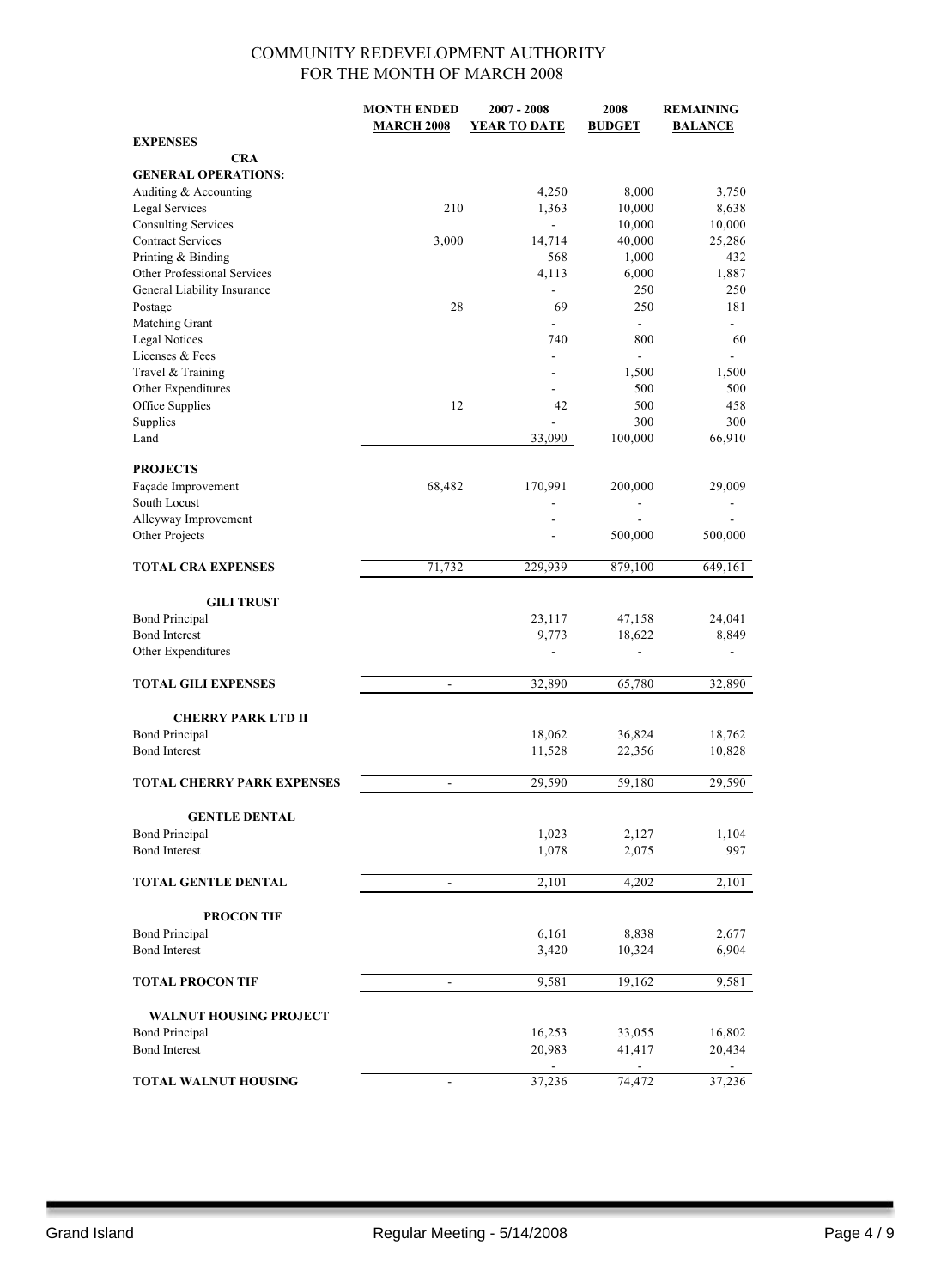|                                 | <b>MONTH ENDED</b><br><b>MARCH 2008</b> | $2007 - 2008$<br>YEAR TO DATE | 2008<br><b>BUDGET</b> | <b>REMAINING</b><br><b>BALANCE</b> |
|---------------------------------|-----------------------------------------|-------------------------------|-----------------------|------------------------------------|
| <b>BRUNS PET GROOMING</b>       |                                         |                               |                       |                                    |
| <b>Bond Principal</b>           | 191                                     | 191                           |                       | (191)                              |
| <b>Bond Interest</b>            |                                         |                               |                       |                                    |
| <b>TOTAL BRUNS PET GROOMING</b> | 191                                     | 191                           |                       | (191)                              |
| <b>GIRARD VET CLINIC</b>        |                                         |                               |                       |                                    |
| <b>Bond Principal</b>           | 65                                      | 65                            |                       | (65)                               |
| <b>Bond Interest</b>            |                                         |                               |                       |                                    |
| <b>TOTAL GIRARD VET CLINIC</b>  | 65                                      | 65                            |                       | (65)                               |
| <b>TOTAL EXPENSES</b>           | 71,988                                  | 341,593                       | 1,101,896             | 760,303                            |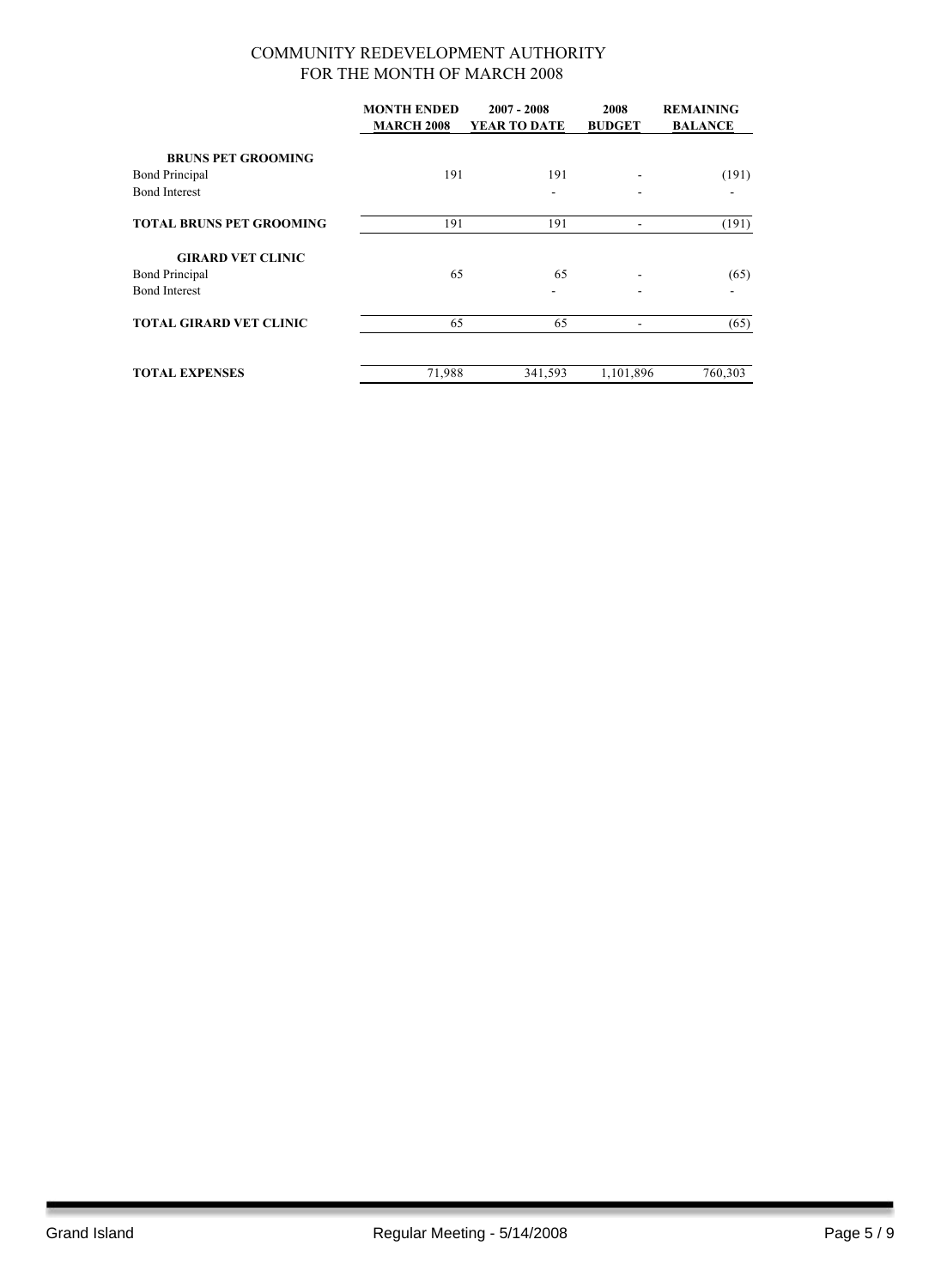|                                   | <b>MONTH ENDED</b> | $2007 - 2008$            | 2008                     | <b>REMAINING</b> |
|-----------------------------------|--------------------|--------------------------|--------------------------|------------------|
|                                   | <b>APRIL 2008</b>  | <b>YEAR TO DATE</b>      | <b>BUDGET</b>            | <b>BALANCE</b>   |
| <b>CONSOLIDATED</b>               |                    |                          |                          |                  |
| <b>Beginning Cash</b>             | 890,260            | 952,497                  | 952,497                  |                  |
|                                   |                    |                          |                          |                  |
| <b>REVENUE:</b>                   |                    |                          |                          |                  |
| Property Taxes                    | 22,225             | 268,571                  | 722,796                  | 454,225          |
| Loan Proceeds                     |                    |                          |                          |                  |
| Interest Income                   | 4,384              | 27,417                   | 10,000                   | (17, 417)        |
| <b>Land Sales</b>                 |                    |                          | 50,000                   | 50,000           |
| Other Revenue                     |                    | 9,977                    |                          | (9, 977)         |
| <b>TOTAL REVENUE</b>              | 26,609             | 305,965                  | 782,796                  | 476,831          |
| <b>TOTAL RESOURCES</b>            | 916,868            | 1,258,462                | 1,735,293                | 476,831          |
|                                   |                    |                          |                          |                  |
| <b>EXPENSES</b>                   |                    |                          |                          |                  |
| Auditing & Accounting             |                    | 4,250                    | 8,000                    | 3,750            |
| <b>Legal Services</b>             |                    | 1,363                    | 10,000                   | 8,638            |
| <b>Consulting Services</b>        |                    | $\blacksquare$           | 10,000                   | 10,000           |
| <b>Contract Services</b>          |                    | 14,714                   | 40,000                   | 25,286           |
| Printing & Binding                |                    | 568                      | 1,000                    | 432              |
| Other Professional Services       |                    | 4,113                    | 6,000                    | 1,887            |
| General Liability Insurance       |                    |                          | 250                      | 250              |
| Postage                           |                    | 69                       | 250                      | 181              |
| Matching Grant                    |                    |                          | $\blacksquare$           | ÷.               |
| <b>Legal Notices</b>              |                    | 740                      | 800                      | 60               |
| Licenses & Fees                   |                    |                          |                          |                  |
| Travel & Training                 |                    | $\overline{a}$           | 1,500                    | 1,500            |
| Other Expenditures                |                    |                          | 500                      | 500              |
| Office Supplies                   |                    | 42                       | 500                      | 458              |
| Supplies                          |                    |                          | 300                      | 300              |
| Land                              |                    | 33,090                   | 100,000                  | 66,910           |
| Façade Improvement                |                    | 170,991                  | 200,000                  | 29,009           |
| South Locust                      |                    | $\overline{\phantom{a}}$ | $\overline{\phantom{a}}$ |                  |
| Alleyway Improvement              | ÷                  | $\overline{\phantom{a}}$ | $\blacksquare$           |                  |
| Other Projects                    |                    |                          | 500,000                  | 500,000          |
| <b>Bond Principal</b>             |                    | 64,873                   | 128,002                  | 63,129           |
| <b>Bond Interest</b>              |                    | 46,781                   | 94,794                   | 48,013           |
| <b>Interest Expense</b>           |                    |                          |                          |                  |
|                                   |                    | ٠                        | $\overline{a}$           |                  |
| <b>TOTAL EXPENSES</b>             |                    | 341,593                  | 1,101,896                | 760,303          |
| <b>INCREASE(DECREASE) IN CASH</b> | 26,609             | (35,628)                 | (319,100)                | (283, 472)       |
| <b>ENDING CASH</b>                | 916,868            | 916,868                  | 633,397                  | (283, 472)       |
| <b>LESS COMMITMENTS</b>           | 573,032            |                          |                          |                  |
| <b>AVAILABLE CASH</b>             | 343,836            | 916,868                  | 633,397                  | (283, 472)       |
|                                   |                    |                          |                          |                  |
| <b>CHECKING</b>                   | 428,784            |                          |                          |                  |
| PETTY CASH                        | 50                 |                          |                          |                  |
| <b>INVESTMENTS</b>                | 488,035            |                          |                          |                  |
| <b>Total Cash</b>                 | 916,868            |                          |                          |                  |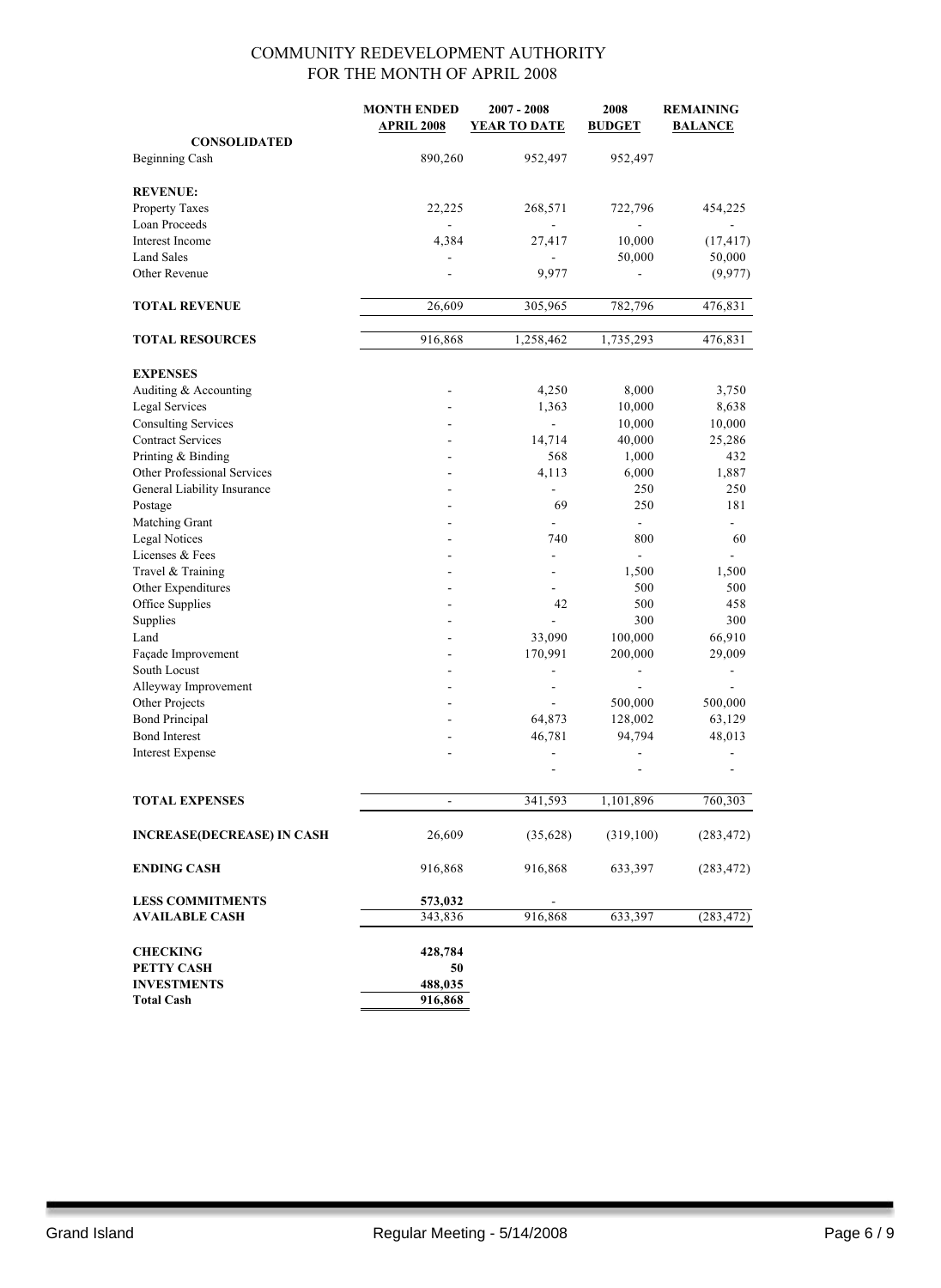|                                   | <b>MONTH ENDED</b><br><b>APRIL 2008</b> | $2007 - 2008$<br><b>YEAR TO DATE</b> | 2008<br><b>BUDGET</b>    | <b>REMAINING</b><br><b>BALANCE</b> |
|-----------------------------------|-----------------------------------------|--------------------------------------|--------------------------|------------------------------------|
| <b>CRA</b>                        |                                         |                                      |                          |                                    |
| <b>GENERAL OPERATIONS:</b>        |                                         |                                      |                          |                                    |
| Property Taxes                    | 22,225                                  | 161,395                              | 500,000                  | 338,605                            |
| Interest Income                   | 4,353                                   | 26,589                               | 10,000                   | (16, 589)                          |
| <b>Land Sales</b>                 |                                         |                                      | 50,000                   | 50,000                             |
| Other Revenue & Motor Vehicle Tax |                                         | 1,947                                |                          | (1, 947)                           |
| <b>TOTAL</b>                      | 26,578                                  | 189,931                              | 560,000                  | 370,069                            |
| <b>GILI TRUST</b>                 |                                         |                                      |                          |                                    |
| Property Taxes                    |                                         | 33,651                               | 65,780                   | 32,129                             |
| Interest Income                   |                                         | 548                                  |                          | (548)                              |
| Other Revenue                     |                                         | 560                                  |                          | (560)                              |
| <b>TOTAL</b>                      | $\blacksquare$                          | 34,760                               | 65,780                   | 31,020                             |
| <b>CHERRY PARK LTD II</b>         |                                         |                                      |                          |                                    |
| Property Taxes                    |                                         | 31,794                               | 59,180                   | 27,386                             |
| Interest Income                   | 26                                      | 137                                  | $\frac{1}{2}$            | (137)                              |
| Other Revenue                     |                                         | $\overline{a}$                       |                          | $\overline{\phantom{a}}$           |
| <b>TOTAL</b>                      | 26                                      | 31,931                               | 59,180                   | 27,249                             |
| <b>GENTLE DENTAL</b>              |                                         |                                      |                          |                                    |
| Property Taxes                    |                                         | 70                                   | 4,202                    | 4,132                              |
| Interest Income                   |                                         | 2                                    |                          | (2)                                |
| Other Revenue                     |                                         | 447                                  |                          | (447)                              |
| <b>TOTAL</b>                      | $\blacksquare$                          | 519                                  | 4,202                    | 3,683                              |
| <b>PROCON TIF</b>                 |                                         |                                      |                          |                                    |
| Property Taxes                    |                                         | 9,201                                | 19,162                   | 9,961                              |
| Interest Income                   | $\mathbf{1}$                            | 50                                   |                          | (50)                               |
| Other Revenue                     |                                         | 734                                  | $\overline{\phantom{a}}$ | (734)                              |
| <b>TOTAL</b>                      | 1                                       | 9,985                                | 19,162                   | 9,177                              |
| <b>WALNUT HOUSING PROJECT</b>     |                                         |                                      |                          |                                    |
| Property Taxes                    |                                         | 32,204                               | 74,472                   | 42,268                             |
| Interest Income                   | 4                                       | 91                                   | ۰                        | (91)                               |
| Other Revenue                     |                                         | 6,289                                |                          | (6, 289)                           |
| <b>TOTAL</b>                      | $\overline{4}$                          | 38,583                               | 74,472                   | 35,889                             |
| <b>BRUNS PET GROOMING</b>         |                                         |                                      |                          |                                    |
| Property Taxes                    |                                         | 191                                  |                          | (191)                              |
| Interest Income                   |                                         |                                      |                          |                                    |
| Other Revenue                     |                                         |                                      |                          |                                    |
| <b>TOTAL</b>                      | $\blacksquare$                          | 191                                  | $\blacksquare$           | (191)                              |
| <b>GIRARD VET CLINIC</b>          |                                         |                                      |                          |                                    |
| Property Taxes                    |                                         | 65                                   |                          | (65)                               |
| Interest Income                   |                                         |                                      |                          |                                    |
| Other Revenue                     |                                         |                                      |                          |                                    |
| <b>TOTAL</b>                      |                                         | 65                                   |                          | (65)                               |
|                                   |                                         |                                      |                          |                                    |
| <b>TOTAL REVENUE</b>              | 26,609                                  | 305,965                              | 782,796                  | 476,831                            |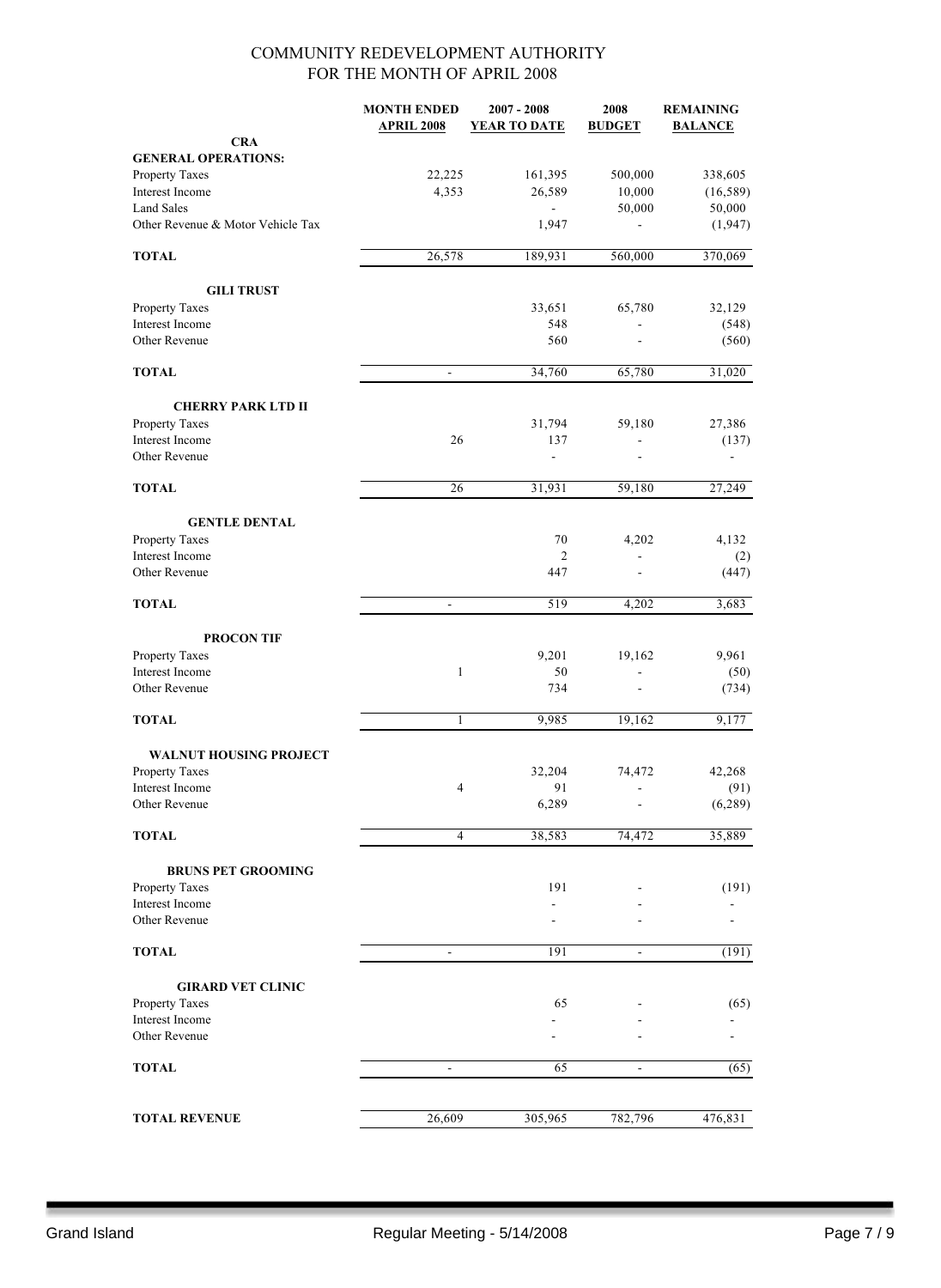|                               | <b>MONTH ENDED</b>           | 2007 - 2008         | 2008                     | <b>REMAINING</b>         |
|-------------------------------|------------------------------|---------------------|--------------------------|--------------------------|
|                               | <b>APRIL 2008</b>            | <b>YEAR TO DATE</b> | <b>BUDGET</b>            | <b>BALANCE</b>           |
| <b>EXPENSES</b>               |                              |                     |                          |                          |
| <b>CRA</b>                    |                              |                     |                          |                          |
| <b>GENERAL OPERATIONS:</b>    |                              |                     |                          |                          |
| Auditing & Accounting         |                              | 4,250               | 8,000                    | 3,750                    |
| <b>Legal Services</b>         |                              | 1,363               | 10,000                   | 8,638                    |
| <b>Consulting Services</b>    |                              | $\blacksquare$      | 10,000                   | 10,000                   |
| <b>Contract Services</b>      |                              | 14,714              | 40,000                   | 25,286                   |
| Printing & Binding            |                              | 568                 | 1,000                    | 432                      |
| Other Professional Services   |                              | 4,113               | 6,000                    | 1,887                    |
| General Liability Insurance   |                              |                     | 250                      | 250                      |
| Postage                       |                              | 69                  | 250                      | 181                      |
| Matching Grant                |                              |                     | $\overline{\phantom{0}}$ |                          |
| <b>Legal Notices</b>          |                              | 740                 | 800                      | 60                       |
| Licenses & Fees               |                              | $\overline{a}$      | ÷,                       |                          |
|                               |                              |                     |                          |                          |
| Travel & Training             |                              | $\overline{a}$      | 1,500                    | 1,500                    |
| Other Expenditures            |                              |                     | 500                      | 500                      |
| Office Supplies               |                              | 42                  | 500                      | 458                      |
| Supplies                      |                              |                     | 300                      | 300                      |
| Land                          |                              | 33,090              | 100,000                  | 66,910                   |
|                               |                              |                     |                          |                          |
| <b>PROJECTS</b>               |                              |                     |                          |                          |
| Façade Improvement            |                              | 170,991             | 200,000                  | 29,009                   |
| South Locust                  |                              |                     |                          |                          |
| Alleyway Improvement          |                              |                     |                          |                          |
| Other Projects                |                              |                     | 500,000                  | 500,000                  |
|                               |                              |                     |                          |                          |
| <b>TOTAL CRA EXPENSES</b>     | $\overline{\phantom{a}}$     | 229,939             | 879,100                  | 649,161                  |
|                               |                              |                     |                          |                          |
| <b>GILI TRUST</b>             |                              |                     |                          |                          |
| <b>Bond Principal</b>         |                              | 23,117              | 47,158                   | 24,041                   |
| <b>Bond Interest</b>          |                              | 9,773               | 18,622                   | 8,849                    |
| Other Expenditures            |                              | ä,                  | ÷.                       | $\overline{\phantom{a}}$ |
|                               |                              |                     |                          |                          |
| <b>TOTAL GILI EXPENSES</b>    | $\blacksquare$               | 32,890              | 65,780                   | 32,890                   |
|                               |                              |                     |                          |                          |
| <b>CHERRY PARK LTD II</b>     |                              |                     |                          |                          |
| <b>Bond Principal</b>         |                              | 18,062              | 36,824                   | 18,762                   |
| <b>Bond Interest</b>          |                              | 11,528              | 22,356                   | 10,828                   |
|                               |                              |                     |                          |                          |
| TOTAL CHERRY PARK EXPENSES    | $\blacksquare$               | 29,590              | 59,180                   | 29,590                   |
|                               |                              |                     |                          |                          |
| <b>GENTLE DENTAL</b>          |                              |                     |                          |                          |
| <b>Bond Principal</b>         |                              | 1,023               | 2,127                    | 1,104                    |
| <b>Bond Interest</b>          |                              | 1,078               | 2,075                    | 997                      |
|                               |                              |                     |                          |                          |
| <b>TOTAL GENTLE DENTAL</b>    | $\overline{\phantom{a}}$     | 2,101               | 4,202                    | 2,101                    |
|                               |                              |                     |                          |                          |
|                               |                              |                     |                          |                          |
| <b>PROCON TIF</b>             |                              |                     |                          |                          |
| <b>Bond Principal</b>         |                              | 6,161               | 8,838                    | 2,677                    |
| <b>Bond Interest</b>          |                              | 3,420               | 10,324                   | 6,904                    |
|                               |                              |                     |                          |                          |
| <b>TOTAL PROCON TIF</b>       | $\qquad \qquad \blacksquare$ | 9,581               | 19,162                   | 9,581                    |
|                               |                              |                     |                          |                          |
| <b>WALNUT HOUSING PROJECT</b> |                              |                     |                          |                          |
| <b>Bond Principal</b>         |                              | 16,253              | 33,055                   | 16,802                   |
| <b>Bond Interest</b>          |                              | 20,983              | 41,417                   | 20,434                   |
|                               |                              |                     |                          |                          |
| <b>TOTAL WALNUT HOUSING</b>   | $\overline{\phantom{a}}$     | 37,236              | 74,472                   | 37,236                   |